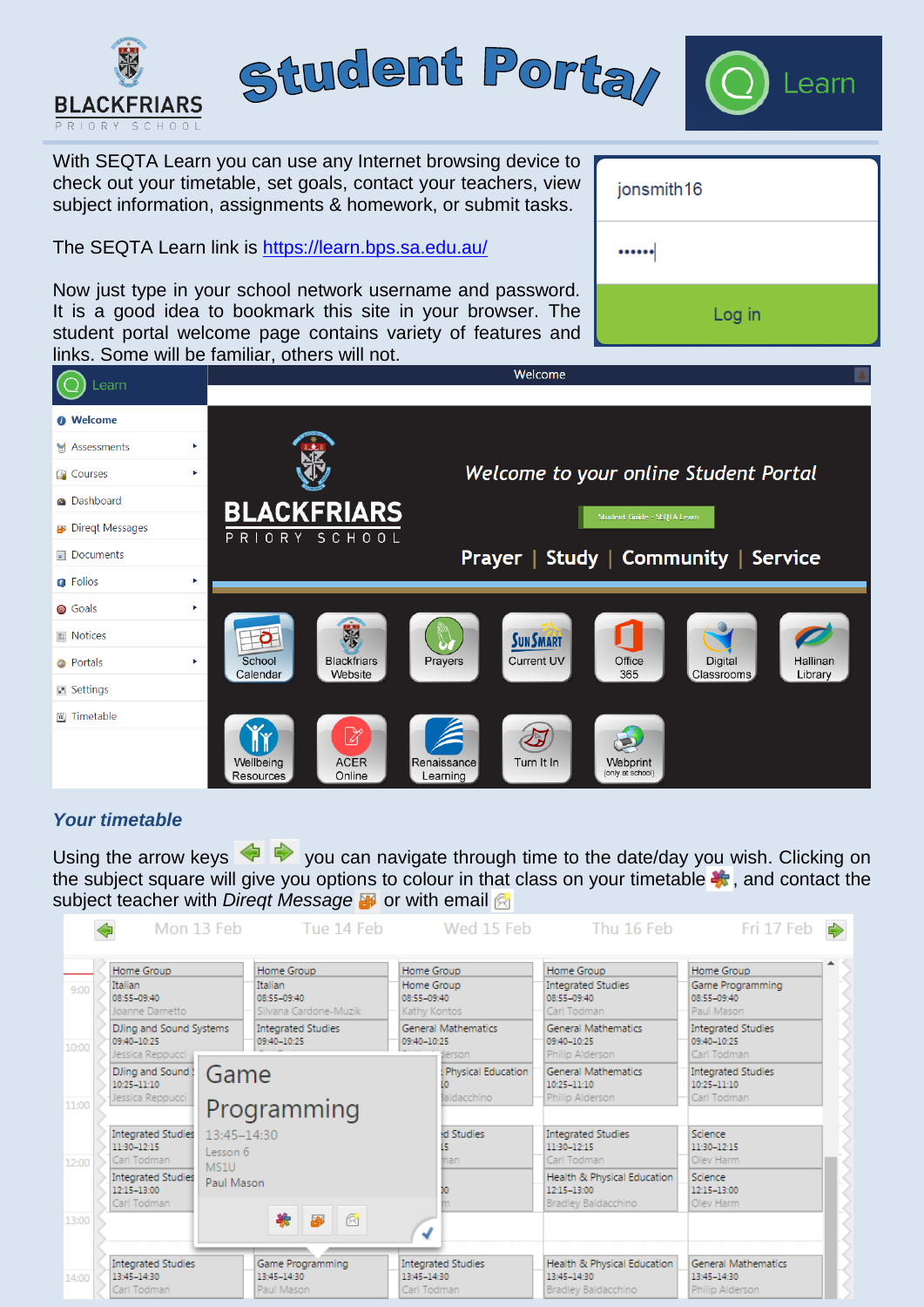### *Courses*

In the *Courses* section your teachers may have created a brief subject description and posted documents/resources for you to view/download, such as an assessment outline, current classwork and upcoming tasks. Click or tap on the *Cover page* section to reveal this helpful information.

| Learn                      |                   |                |                                                                                                                                                                                                                                   | <b>Vallie Libylatining</b> |                       |  |
|----------------------------|-------------------|----------------|-----------------------------------------------------------------------------------------------------------------------------------------------------------------------------------------------------------------------------------|----------------------------|-----------------------|--|
|                            | <b>TODAY</b>      |                |                                                                                                                                                                                                                                   |                            |                       |  |
| <b>Courses</b>             |                   | $\triangle$    |                                                                                                                                                                                                                                   |                            |                       |  |
| 9 General Mathematics      | Q<br>Cover page   |                |                                                                                                                                                                                                                                   |                            |                       |  |
| 9 Science                  |                   |                |                                                                                                                                                                                                                                   |                            |                       |  |
| DJing and Sound Systems    | T1 W1<br>6 31 Jan | $\bullet$      |                                                                                                                                                                                                                                   | <b>Game Programming</b>    |                       |  |
| English                    |                   |                |                                                                                                                                                                                                                                   |                            |                       |  |
| <b>Game Programming</b>    | T1 W2<br>6 7 Feb  | $\bullet$      | The value of game programming extends beyond providing an easy and interesting introduction to computer                                                                                                                           |                            |                       |  |
| <b>Home Group</b>          | T1 W3             | $\mathcal{R}$  | coding, it will challenge your creativity. Like any other form of art, designing games keeps your creative mind<br>active. Whether you are planning the game's story line, graphics, characters, or all of the above. Programming |                            |                       |  |
| Humanities and Social Scie | 6 14 Feb          | $\mathbf{e}_1$ | also hones your logical thinking, critical reasoning, problem identification and solving skills, and persistence.                                                                                                                 |                            |                       |  |
| Italian                    | T1 W4             | Δ              |                                                                                                                                                                                                                                   |                            |                       |  |
| Religion                   | 6 21 Feb          | $\mathbf{e}_1$ | <b>Assessment</b>                                                                                                                                                                                                                 | <b>Game Maker for</b>      | <b>Game Maker for</b> |  |
| Year 9 Health & Physical E | T1 W5             | <b>A</b>       | Outline                                                                                                                                                                                                                           | Mac                        | <b>Windows</b>        |  |
|                            | 6 28 Feb          | $\bullet$      |                                                                                                                                                                                                                                   |                            |                       |  |
|                            | T1 W6             | $\sqrt{2}$     | <b>Semester Planner</b>                                                                                                                                                                                                           |                            |                       |  |
|                            | 6 7 Mar           | $\bullet$      |                                                                                                                                                                                                                                   |                            |                       |  |
|                            | T1 W7             |                | Unit 1: Introduction to Programming                                                                                                                                                                                               |                            |                       |  |

Tapping or clicking on a lesson date or on the *TODAY* link, may show you useful resources (documents, links, images, videos) and any current homework that you need to attend to.

|                 |              | In class we will be working on the Designing a Good Game assignment is due at the end of this week |
|-----------------|--------------|----------------------------------------------------------------------------------------------------|
| T1 W1           |              |                                                                                                    |
| 6 31 Jan        | $\bullet$    |                                                                                                    |
|                 |              | 01 Designing a Good                                                                                |
| T1 W2           |              | Game - due week 4                                                                                  |
| 6 7 Feb         | $\mathbf{e}$ |                                                                                                    |
|                 |              | Term 1.pdf                                                                                         |
| T1 W3           |              |                                                                                                    |
| 6 14 Feb        | $\bullet$    |                                                                                                    |
|                 |              |                                                                                                    |
| T1 W4           |              |                                                                                                    |
| <b>6</b> 21 Feb | 61           | Homework                                                                                           |
|                 | $57-$        | Complete the Designing a Good Game assignment which is due this Friday                             |

# *Goals*

Allows you to write down your goals to make them feel tangible. Then plan the steps you must take to realize your goals, and cross off each one as you work through them. Your parents are also able to see your goals.

| $\bigodot$ Learn | 2017 goals                                              |  |  |
|------------------|---------------------------------------------------------|--|--|
|                  | SAVE                                                    |  |  |
| ◀ Goals          | My notes                                                |  |  |
| 2017 goals       | FORMAT $\bullet$ <b>A A A</b> $\mathbb{B}$ $\mathbb{B}$ |  |  |
|                  |                                                         |  |  |

| <b>Dashboard</b> |  |
|------------------|--|
|------------------|--|

In your **a** Dashboard there are a range of useful tools available.

| ALL OPTIONS SELECTED + | Homework                                                                                                                                                                                                                                                               |  |  |  |
|------------------------|------------------------------------------------------------------------------------------------------------------------------------------------------------------------------------------------------------------------------------------------------------------------|--|--|--|
|                        | 9 General Mathematics                                                                                                                                                                                                                                                  |  |  |  |
| Homework               | For the boys studying for test<br>Ex1a Ex1B Ex1c for the test                                                                                                                                                                                                          |  |  |  |
| <b>Notes</b>           | Nick 3 Pythagoras problems assigned<br>→ Add to my to-do list                                                                                                                                                                                                          |  |  |  |
| Task list              | Religion<br>: Thursday Religion - Complete all sections of CST booklet on Stewardship of<br>Creation - this requires the final 2 reflections based on Pope Francis Homily<br>and the components are also according to them the values are seen as for constitution are |  |  |  |
|                        |                                                                                                                                                                                                                                                                        |  |  |  |